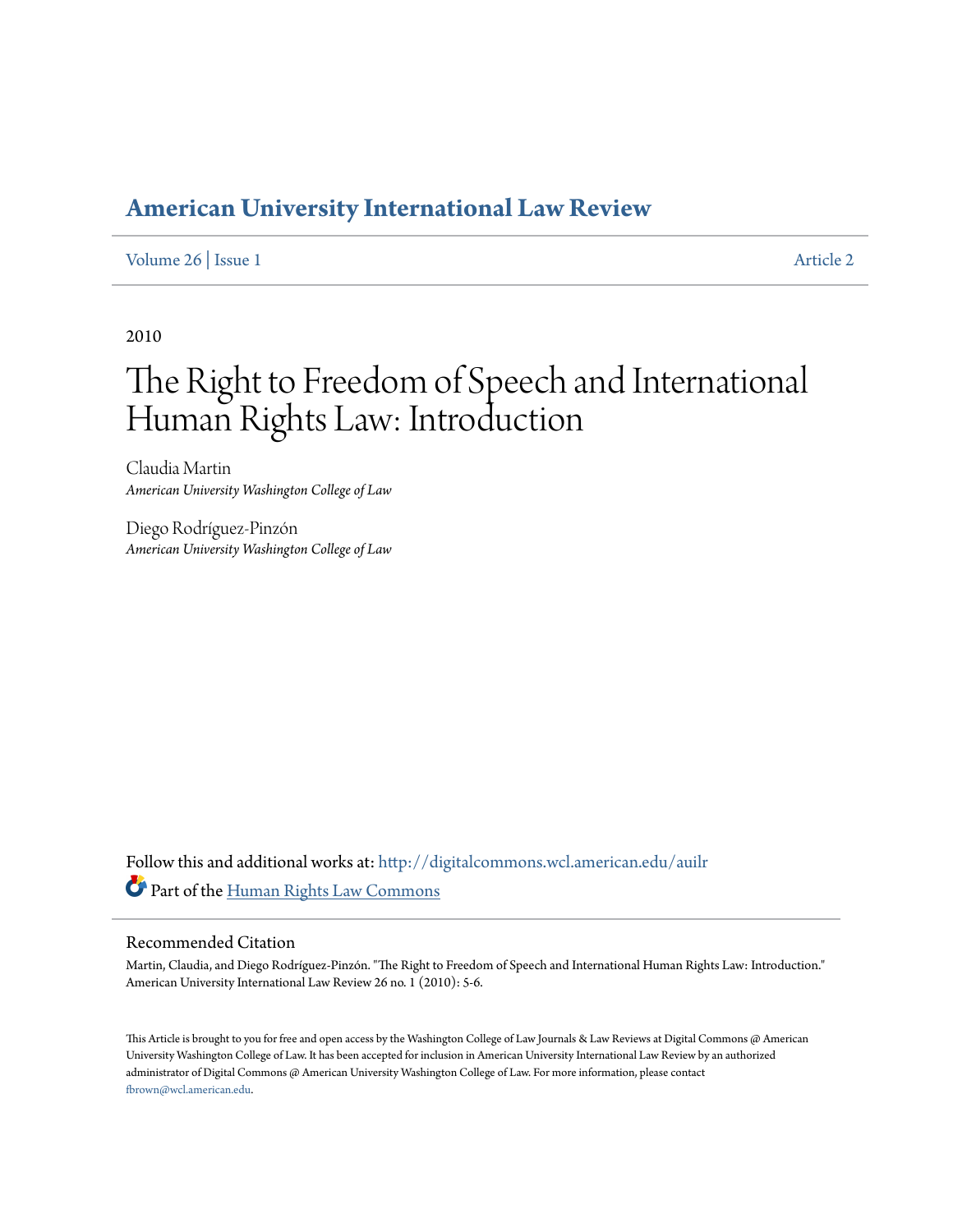## **THE RIGHT TO FREEDOM OF SPEECH AND INTERNATIONAL HUMAN RIGHTS LAW**

### **INTRODUCTION**

CLAUDIA MARTIN & DIEGO RODRÍGUEZ-PINZÓN\*

We are delighted to present this year's publication of the Academy on Human Rights and Humanitarian Law, which includes the three best essays in English and in Spanish submitted for the 2010 Human Rights Essay Award. It is satisfying to think that this competition allowed a record-setting number of participants an opportunity to materialize their thoughts on so many important topics and areas of the world. We hope these participants are able to use their articles as a mechanism for change.

The quality of the essays was outstanding, making the final decision difficult. We would like to recognize everyone that participated in the competition and mainly the two winners, James Forle Jarso from Kenya and Juan Camilo Rivera Rugeles from Colombia. In addition, a final decision would not be possible without the exceptional work from the members of the Honor Jury who read and evaluated the articles.

The goal of this publication and of the competition is to provide an academic venue for scholarly legal writing by human rights experts and activists. By publishing their work, we seek to contribute quality legal writings on particular topics of relevance to the development of this dynamic area of the law. The book also reflects the diversity of cultures and languages that characterizes our interconnected world. By publishing articles in English and Spanish, we enhance and broaden the voices that shape international human rights and humanitarian law in the future.

We want to thank Stephen P. Ramaley, Editor-in-Chief and Jessica

<sup>\*</sup> Co-Directors, Academy on Human Rights and Humanitarian Law.